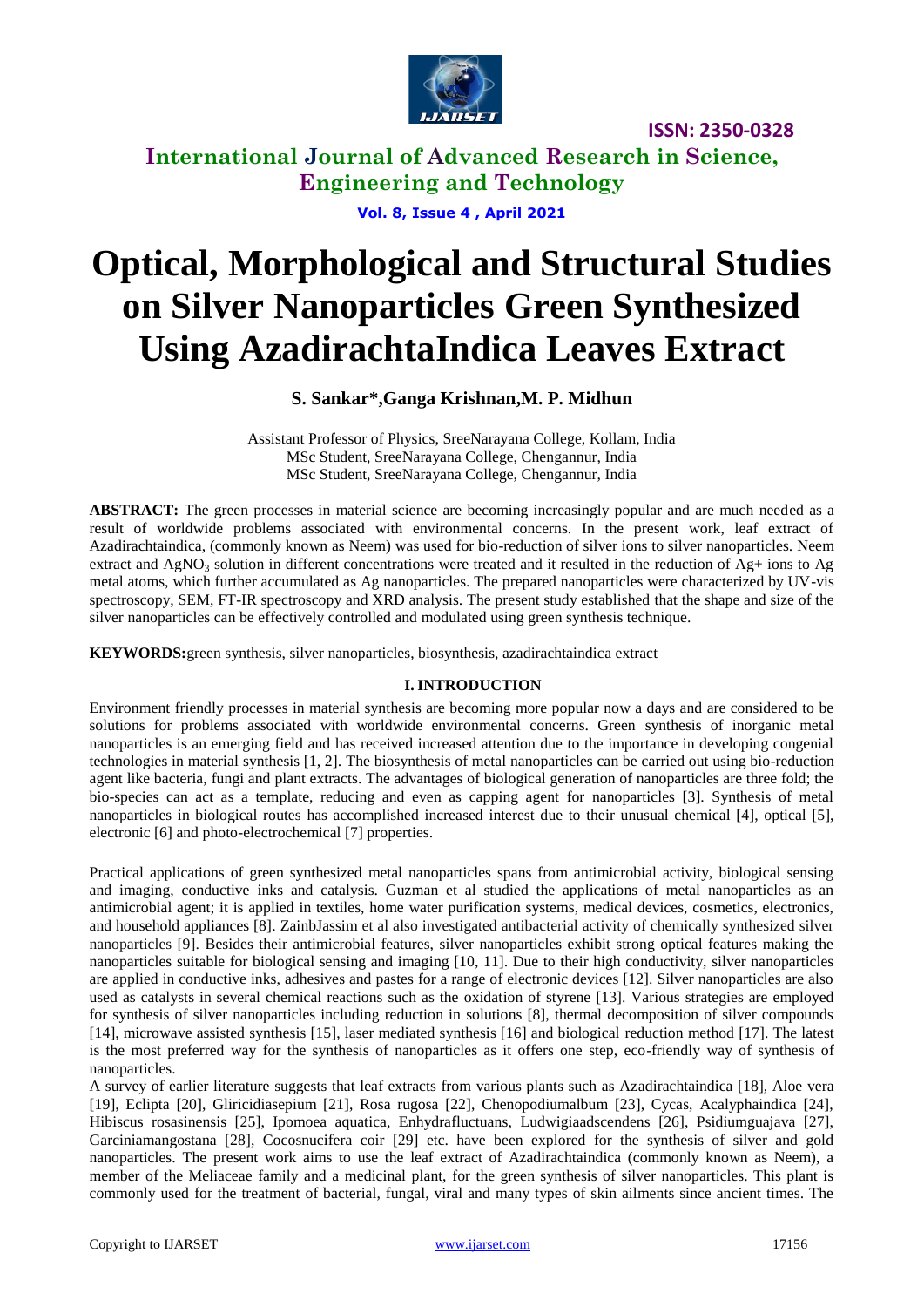

# **International Journal of Advanced Research in Science, Engineering and Technology**

## **Vol. 8, Issue 4 , April 2021**

aqueous Neem extract is used in the synthesis of various nanoparticles such as gold, zinc oxide, silver, etc. [30]. Terpenoids and flavanones are the two important phytochemicals present in Neem which play a vital role in stabilizing the nanoparticle and also act as capping and reducing agent [31]. The effect of concentration of Azardirachtaindica leaf extract and temperature on the synthesis of AgNPs is studied by Asimuddin et al. and eco-friendly and cost effective synthesis of AgNPs having potential for biomedical applications is demonstrated [32,33]. Tripathy et al investigated the effect of process variables like concentrations, reaction pH, mixing ratio of the reactants and interaction time on the morphology and size of silver nanoparticles synthesized using aqueous extract of Azadirachtaindica (Neem) leaves [34]. The rate of reduction of metal ions using plants has been found to be much faster as compared to micro-organisms and stable formation of metal nanoparticles has been reported. The shape and size of the nanoparticles synthesized using plants can be controlled and modulated by changing the pH [35].Sonali et al synthesized silver nanoparticles using methanolic leaf extract of Azadirachtaindicaas well as Ocimum sanctum and the antimicrobial activity is screened against the bacteria Escherichia coli, Klebsiellapneumoniaeand Staphylococcus aureususing disc diffusion method [36]. In the present study, silver nanoparticles are produced at low concentration of leaf extract without using any additional harmful chemical/physical reagents. Optical absorption studies of the samples are conducted using UV visible spectroscopy. Structural and morphological investigations are conducted using GIXRD and SEM respectively. FTIR studies were also conducted. The work adds to the confirmation of previous reports on biosynthesis of nano-metals using plant leaf extracts.

### **II. MATERIAL AND METHODS**

All glass wares, used in the present study were initially washed with dilute  $HNO<sub>3</sub>$  and distilled water, then dried in hot air oven. Deionized water was used throughout the reactions. 99.9 % pure silver nitrate (AgNO<sub>3</sub>), obtained from Sigma–Aldrich chemicals is used. 0.01N aqueous  $AgNO_3$  solution is prepared out of this for the present work. For this,  $0.283\times10^{-3}$ kg of AgNO<sub>3</sub> is taken in chemical balance, it is then dissolved in 0.20 L distilled water. The mixture is stirred for 10 minutes. Fresh leaves of Neem are collected and thoroughly cleaned with distilled water. 0.05 kg of the leaves are boiled in 0.25 L distilled water for 15 minutes. Then the extract is separated out by filtering. For the synthesis of silver nanoparticles, a certain volume of Neemleaf extract (0.5 to 20 ml) is mixed with silver nitrate solution in different volumes as given in table 1.

| Sample | AgNO <sub>3</sub> |                  |                      |
|--------|-------------------|------------------|----------------------|
| no     | (ml)              | Neam Extract(ml) | Colour of the sample |
| (1)    | 20                | 0.5              | Light Golden color   |
| (2)    | 20                |                  | Deep Golden color    |
| (3)    | 20                | $\overline{2}$   | Light Brown color    |
| (4)    | 20                | 3.5              | <b>Brown</b>         |
| (5)    | 10                | 10               | Deep Brown           |
| (6)    | ↑                 | 20               | Deep Brown           |
| (7)    | 0.25              |                  | Light brown          |

#### **Table 1 Details of samples prepared**

The obtained liquid mixture is stirred for 20 minutes. Different colors are obtained for different mixtures and are presented in table 1. The UV-vis spectra is characterized using a JASCO V 550 UV-vis spectrophotometer, the spectrum was scanned from 200 to 900nm wavelengths. For studying the surface morphology of silver nanoparticles synthesized, a thin layer of the liquid mixture is dip coated on glass plates and get dried and subjected to Scanning Electron Microscopy (SEM) analysis. The SEM characterization was done by a Carl Zeiss EVO 18 Scanning mode and magnification: 5x to 300,000x. For understanding the involvement of different functional groups in the reduction process, FTIR spectroscopy is also conducted. Dry powders of Ag nanoparticles are subjected to Grazing Incidence Xray Diffraction (GIXRD) analysis for confirmation about structural parameters.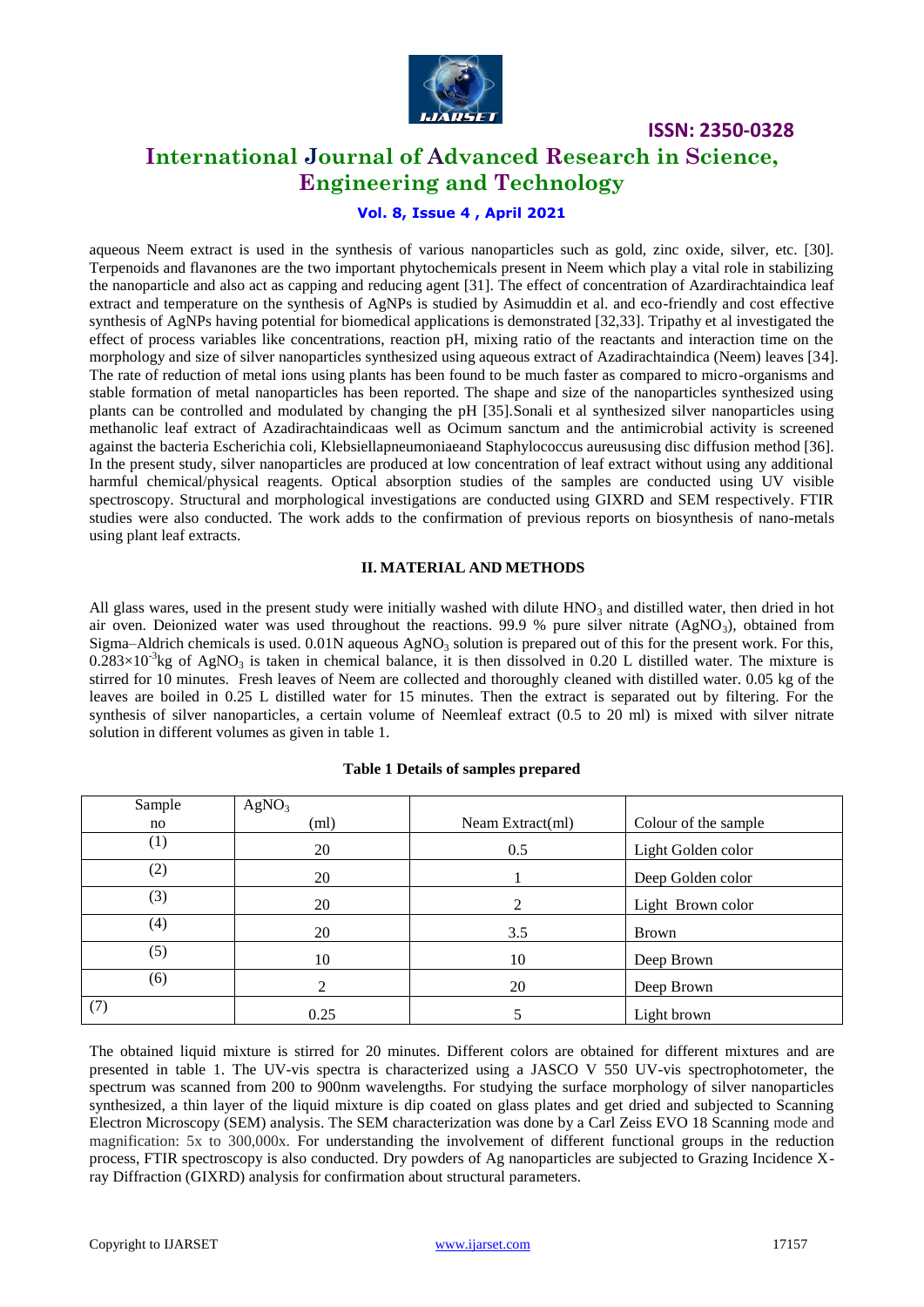

# **International Journal of Advanced Research in Science, Engineering and Technology**

### **Vol. 8, Issue 4 , April 2021**

### **III. RESULT AND DISCUSSION**

#### **A. COLOUR CHANGE AND UV-VISIBLE SPECTROSCOPIC ANALYSIS**

To study the effects of leaves extract concentrations on the formation of AgNPs, different experiments were performed with various amounts of leaves extract and keeping other variables constants. Fig. 1 illustrates the change in colour occurred in sample mixtures with different volumes of the reactants. Upon addition of leaves extract into the aqueous solution of AgNO<sub>3</sub>, the colour of the mixture is gradually changed from light golden to deep golden, then to light brown and then to deep brown, depending upon the concentration of leaves extract. However, in the absence of leaves extract, no change in the colour of the reactants was observed even after long time. This clearly confirms the role of leaves extract as bio-reductant [33]. The reduction of  $Ag<sup>+</sup>$  ions to  $Ag<sup>0</sup>$  ions cause colour change of prepared solution. Ahmad et al. observed the appearance of brown colour which is attributed to the excitation of surface plasmon vibrations, typical of silver nanoparticles [3]. The localized plasmonic resonance are collective oscillations of the conduction electrons confined to silver nanoparticles. Excitation of the localized plasmons causes strong light scattering by an electric field at a wavelength where surface plasmon resonance (SPR) occurs. The optical absorption spectrum of metal nanoparticles is dominated by the SPR, which exhibits a shift towards the red end or blue end depending upon the particle parameters including size, shape, state of aggregation and the surrounding dielectric medium [37].



**Fig. 1 Colour difference between samples (1), (2), (3), (4), (5), (6) and (7)**

UV-visible absorption studies were conducted on all the samples. The obtained absorption spectra is shown in figure 2. Small and large plasmonic peaks within the range 300 to 600 nm indicated the presence of nanoparticles with different sizes and shapes. As the amount of leaf extract increases, from sample (1) to (3), the maximum optical absorption is observed around 445 nm with increasing intensity. Tripathy et al, reported s increase in intensity of absorption with concentration of plant extract [34]. In the wavelength range 350 to 600 nm, absorption peaks are observed to be Gaussian for these samples. Another small absorption peak around 300 nm are also seen. As the amount of the leaf extract further increases, for the sample (4), optical absorption with Landau peak around 445 nm is observed. Mixtures with highly increased amounts of the leaves extract resulted in broad absorption spectra. The plasmon peak is sensitive to the size and shape of the resultant NPs. While the sharp and lower wavelength absorption peak reflect the smaller size of AgNPs, whereas a broader peak at higher wavelength points towards the presence of larger size and aggregated AgNPs [38].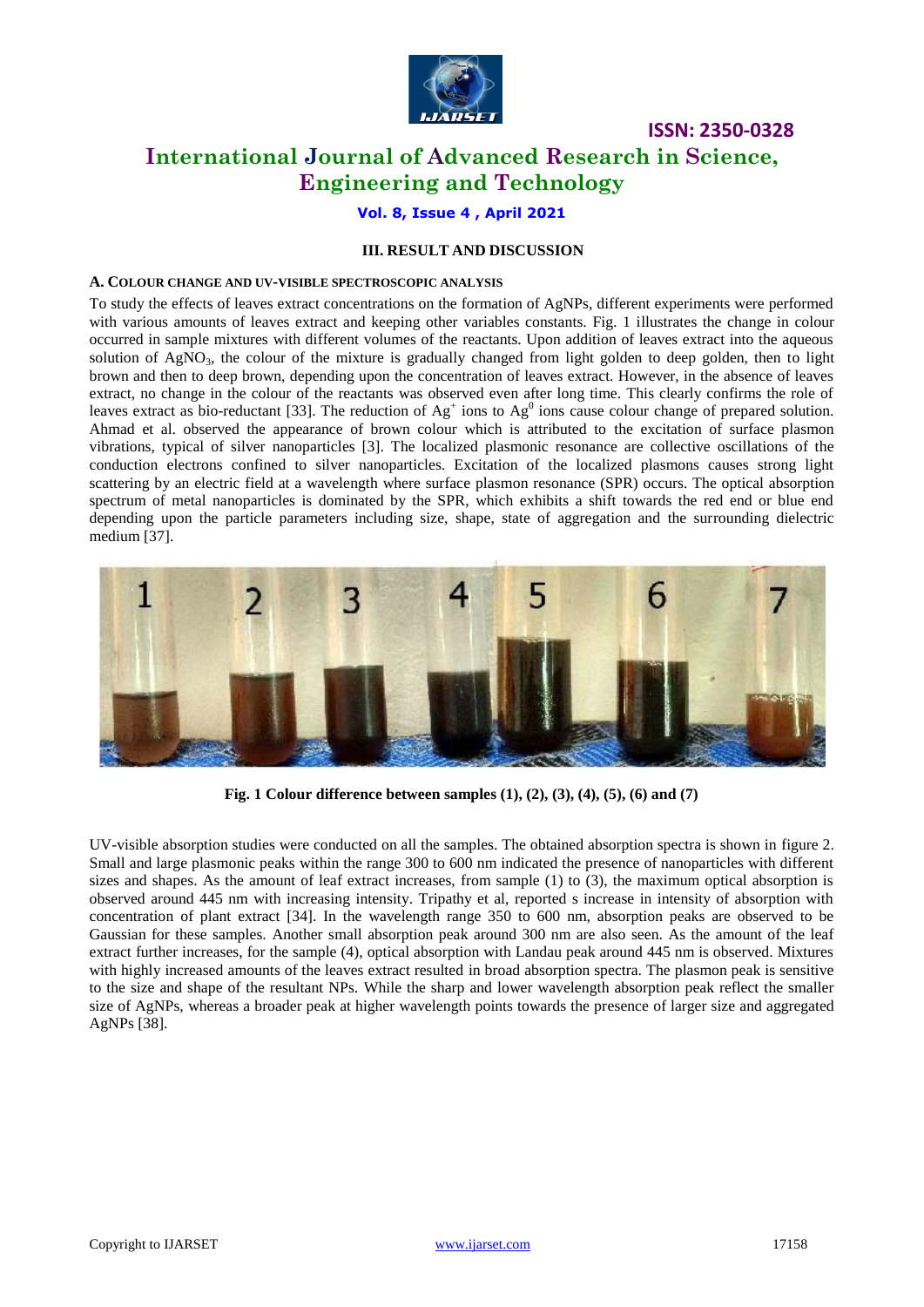

# **International Journal of Advanced Research in Science, Engineering and Technology**

**ISSN: 2350-0328**

**Vol. 8, Issue 4 , April 2021**



**Fig. 2 UV-visible absorption spectrum of samples (1), (2), (3), (4), (5), (6) and (7)**

#### **B. SEM ANALYSIS**

The SEM images of AgNPs in samples (3), (4), (5) and (7) are shown in figure 3. SEM Analysis of the sample (3) revealed aggregation of AgNPs formed with diameter range from 20 to 50 nm. Mono dispersive spherical nanoparticles of size ranging from 90 to 150 nm are observed in sample (4). In sample (5), the size of the nanoparticles are found to be increased to the order of 150 nm. Spherical nanoparticles are found to be in an agglomerated form. This change is attributed to increased concentration of the leaves extract. Further increase in the leaves extract resulted in the formation of more enlarged particles of spherical shape, mono dispersedly distributed. Similar observations were found in literature [33]. The size and shape formation of AgNPs may not stay constant and is dependent on the surrounding chemical and physical environment. In real aquatic systems with salinity or harsh pH values, AgNPs tend to aggregate to form large clusters and their physicochemical properties and mobility may change as well.

The raw images obtained from the study area have undergone several treatments visual improvement to enhance the expression of vegetation. The results of color compositions, neo channel NDVI and their optimization are shown in figure 2.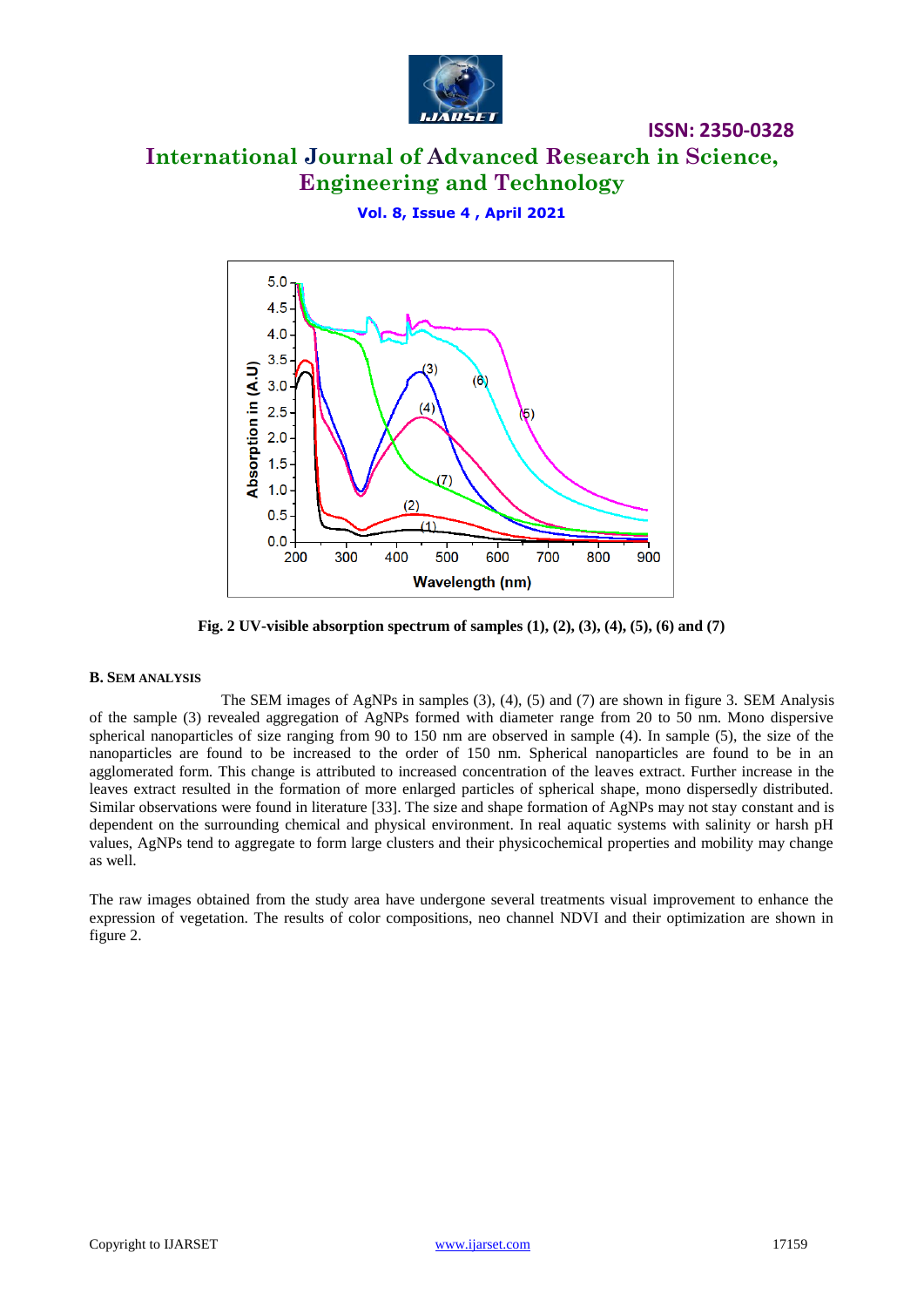

# **International Journal of Advanced Research in Science, Engineering and Technology**

**Vol. 8, Issue 4 , April 2021**



**Fig. 3The SEM images of AgNPs in sample (3), (4), (5) and (7)**

### **C. FTIR ANALYSIS**

FTIR spectroscopy was used to confirm the presence of residual phytomolecules of leaves extract on the surface of AgNPs as stabilizing ligands. The FTIR spectra of Ag NPs (samples (3) and (4)) with absorption peaks at 3329, 2116, and 1644 were observed (Fig. 4). Similar absorption peaks were observed also for the pure plant extract with increased intensity (not shown here). The spectra obtained to characterize the interaction between  $AgNO<sub>3</sub>$  and leaves extract has strong peak at 3329 cm<sup>-1</sup>. The highest absorption peak at 3329 cm<sup>-1</sup> reflects that the OH group might be responsible for the reducing property of the extract. The absorbance band at 1644 cm<sup>-1</sup> is associated with the stretching vibration of –C=C- or aromatic groups. However the exact procedures of bio-reduction is not fully comprehended. Also the precise direction in which the electrons are transported is a matter requiring investigation.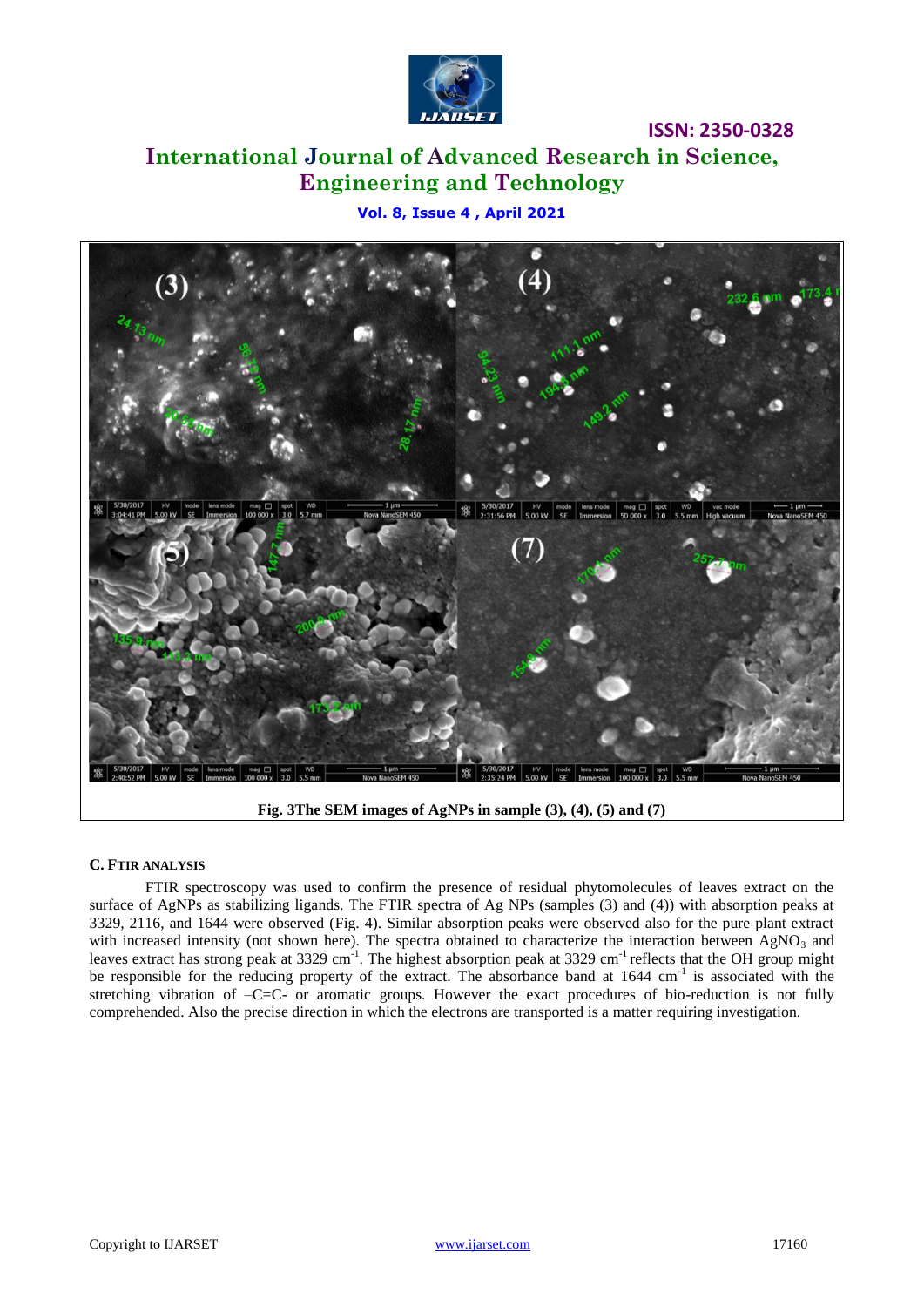

# **International Journal of Advanced Research in Science, Engineering and Technology**

**Vol. 8, Issue 4 , April 2021**



**Fig. 4 FTIR Spectra of samples (3) and (4)**

#### **D. XRD ANALYSIS**

The structure was confirmed by XRD analysis for the sample (3). The dry powders of the silver nanoparticles were used for XRD analysis. The diffracted intensities were recorded from  $25^{\circ}$  to  $60^{\circ}$  at  $2\theta$  angles. In the XRD analysis, it has been found that the observed diffraction peak at diffraction angle (2θ) of 38.10 matches with (111) plane of FCC silver with JCPDS Pattern number 00- 004-0783. Along with that, the presence of Silver Oxide (AgO) (JCPDS Pattern number 01-076-1489) at 2 $\theta$  value of 32.08 with a d-spacing of 2.78 A<sup>0</sup> is also detected. AgO may be formed after formation of silver nanoparticles, which reacts with water in the solution since the nanoparticles are highly reactive due to their high surface to volume ratio [39]. The observed peak broadening and noise were probably related to the effect of nano-sized particles and the presence of various crystalline biological macromolecules in the plant extracts. The obtained results illustrate that silver ions had indeed been reduced to Agº by Aloe vera plant extract under reaction conditions. Peaks were also observed suggesting that the crystallization of bio-organic phase occurs on the surface of the silver nanoparticles [40]. Diffraction peaks at 2θ value of 26.39, 27.66 and 46.15 possibly due to organic impurities present in the sample. In order to get rid of the same, the sample can be further calcined.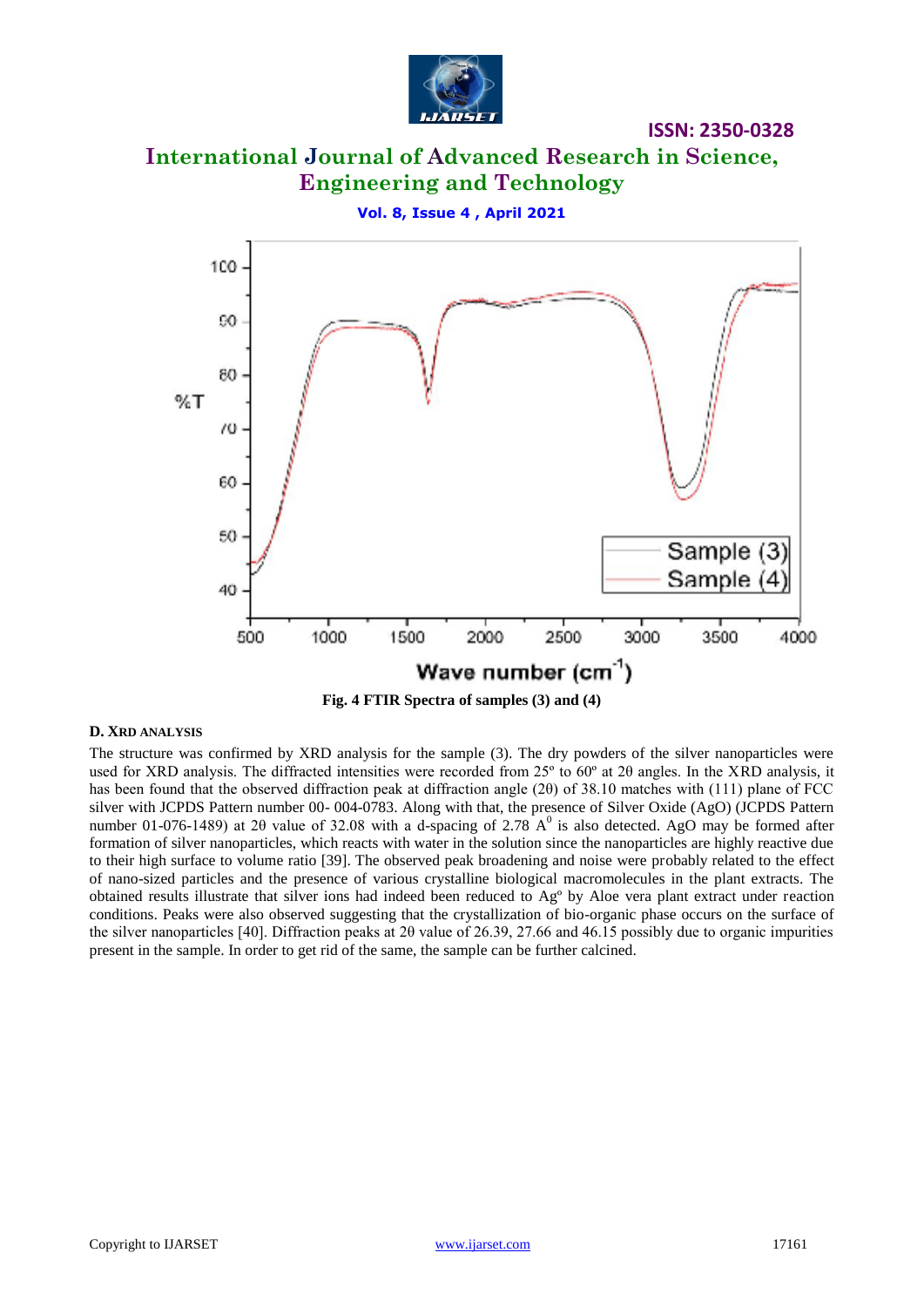

# **International Journal of Advanced Research in Science, Engineering and Technology**

**ISSN: 2350-0328**

**Vol. 8, Issue 4 , April 2021**



**Fig. 5 GIXRD spectrum of sample (3)**

#### **IV. CONCLUSION**

In the present study, the synthesis and characterization of AgNPs using bio-reduction is done. Neem extract and  $AgNO_3$  solution in different concentrations were treated and it resulted in the reduction of  $Ag+$  ions to Ag metal atoms, which further accumulated as Ag nano particles. The prepared nanoparticles were characterized by UV-Vis spectroscopy, SEM, FT-IR spectroscopy and XRD analysis. UV-Visible absorption gives absorption peaks between wavelengths 300 and 550nm. The result from SEM imaging reveals the size and shape of biosynthesized nanoparticles. The study established that the shape and size of the silver nanoparticles can be controlled and modulated using green synthesis technique.

#### **REFERENCES**

- [1] D. Bhattacharya andR.K. Gupta, "Nanotechnology and Potential of Microorganisms", J[. Crit. Rev. Biotech.](https://www.tandfonline.com/toc/ibty20/current) Vol25, 2005, pp. 199-204.
- [2] P. Mohanpuria, N.K. Ranaand S.K.Yadav, "Biosynthesis of Nanoparticles: Technological Concepts and Fututre Applications"J. Nanopart. Res. Vol. 10, 2008, pp. 507-517.
- [3] A. Ahmadet al.,"Extracellular Biosynthesis of Silver Nanoparticles using the Fungus FusariumOxysporum", Colloid. Surf. B Vol. 28, 2003, pp. 313- 318.
- [4] A. Kumaret al.., "Investigation into the Interaction between Surface-Bound Alkylamines and Gold Nanoparticles" Langmuir Vol. 19, 2003, pp. 6277-6282.
- [5] A. Krolikowskaet al., "SERS Studies on the Structure of Thioglycolic Acid Monolayers on Silver and Gold", Surf. Sci. Vol. 532, 2003, pp. 227-232.
- [6] G. Petoet al."Electronic Structure of Gold Nanoparticles Deposited on DihydroxySilicon PhthalocyanineTetra Sulfonic Acid and Oligoµ-Oxo Silicon PhthalocyanineTetra Sulfonic Acid(siox/si)", Mater. Sci. Eng. C Vol. 19, 2002, pp. 95-99.
- [7] N. Chandrasekharanand P.V.Kamat,"Improving the Photoelectrochemical Performance of Nanostructured TiO<sup>2</sup> Films by Adsorption of Gold Nanoparticles",J. Phys. Chem. B Vol. 104, 2000, pp. 10851-10857.
- [8] M. Guzman et al., "Synthesis and Antibacterial Activity of Silver Nanoparticles against Gram-Positive and Gram-Negative Bacteria", Vol. 8, 2012, pp. 37-45.
- [9] [Z Jassime](https://www.researchgate.net/profile/Zainb_Jassim2?_sg=lObJRDdBQbFlWEp3sZNBif29cfUTkZQmTDpg-GEoNYOWVnjdYFcnPn0UxOr2ZfOSnSG2yus._k9q2PALefO0yOWPN19zfgTUhz4gjBEHJiSLXi5-FZSHbzRsdk5ZXvLJfQXfQ3eKopezmHKryHSvU78rymgLkg)t al.,"Synthesis of Silver Nanoparticles by Chemical Method and Investigated for Antibacterial Activity",Ind. J. Pub. Health Res. and Dev. Vol.10, 2019,pp. 1163-1168.
- [10] S.W.P. Wijnhovenet al., "Nano-Silver AReview of Available Data and Knowledge Gaps in Human and Environmental Risk Assessment"Nanotoxicol. Vol. 3, 2009, pp. 109-138.
- [11] P. K. Jainet al.,"Noble Metals on the Nanoscale: Optical and Photothermal Properties and Some Applications in Imaging, Sensing, Biology, and Medicine",Accoun. Chem. Res. Vol. 41,2008, pp. 1578-86.
- [12] K. Park, D. Seo and J. Lee, "Conductivity of Silver Paste Prepared from Nanoparticles",Colloids Surf. A Vol. 313-14,2008, pp. 351-54.
- [13] R. Xuet al.,"Shape‐Dependent Catalytic Activity of Silver Nanoparticles for the Oxidation of Styrene" , Chem. Asian J. Vol.1, 2006,pp. 888-93.
- [14] S. Navaladianet al., "Thermal Decomposition as Route for Silver Nanoparticles",Nanoscale. Res. Lett.Vol. 2, 2007,pp. 44 (1-16).